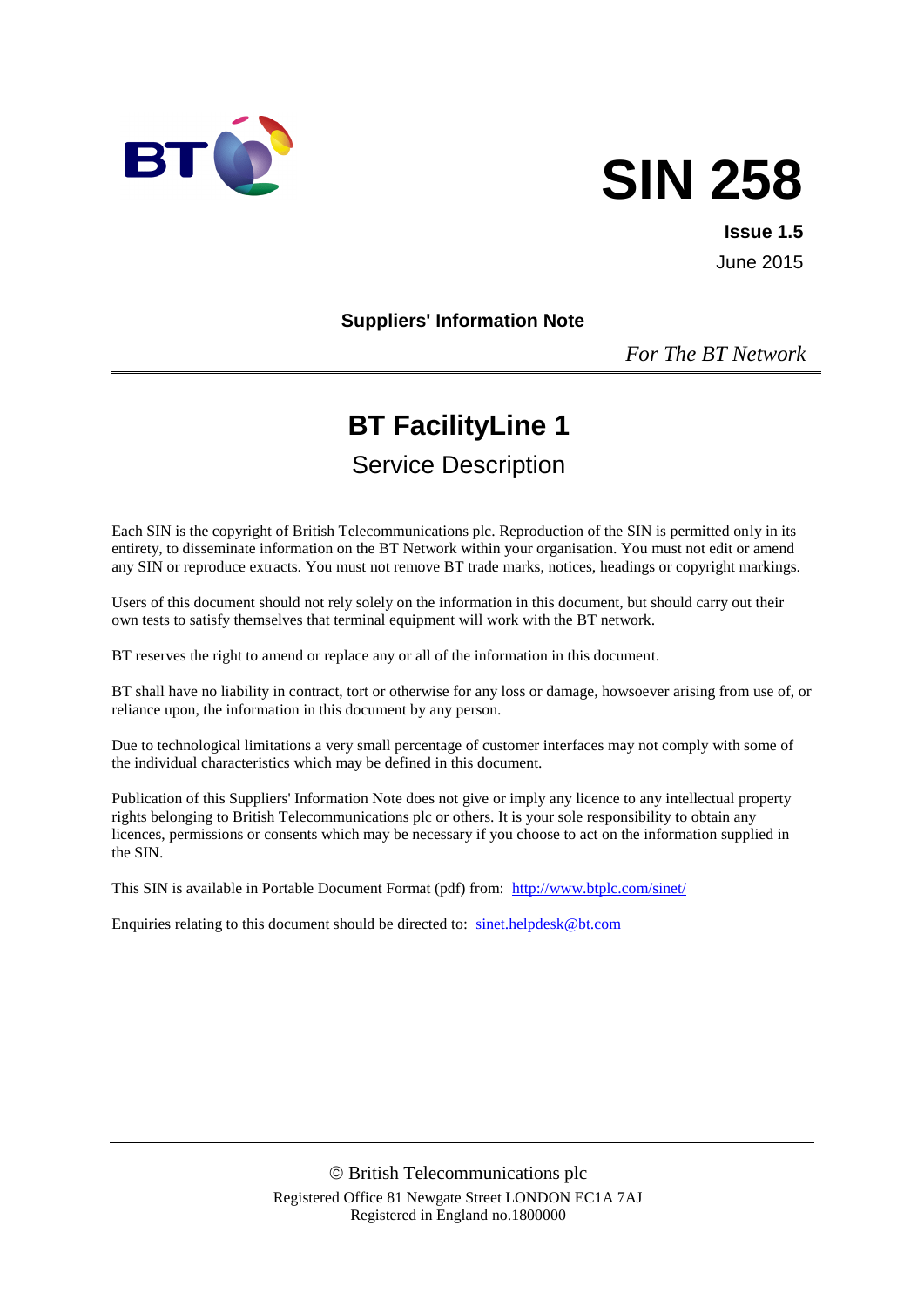#### **CONTENTS**

| $\overline{2}$ |  |
|----------------|--|
| $\mathbf{3}$   |  |
| $\overline{4}$ |  |
| 4.1<br>4.2     |  |
| 5 <sup>5</sup> |  |
| 6              |  |
| 7 <sup>7</sup> |  |
| 8              |  |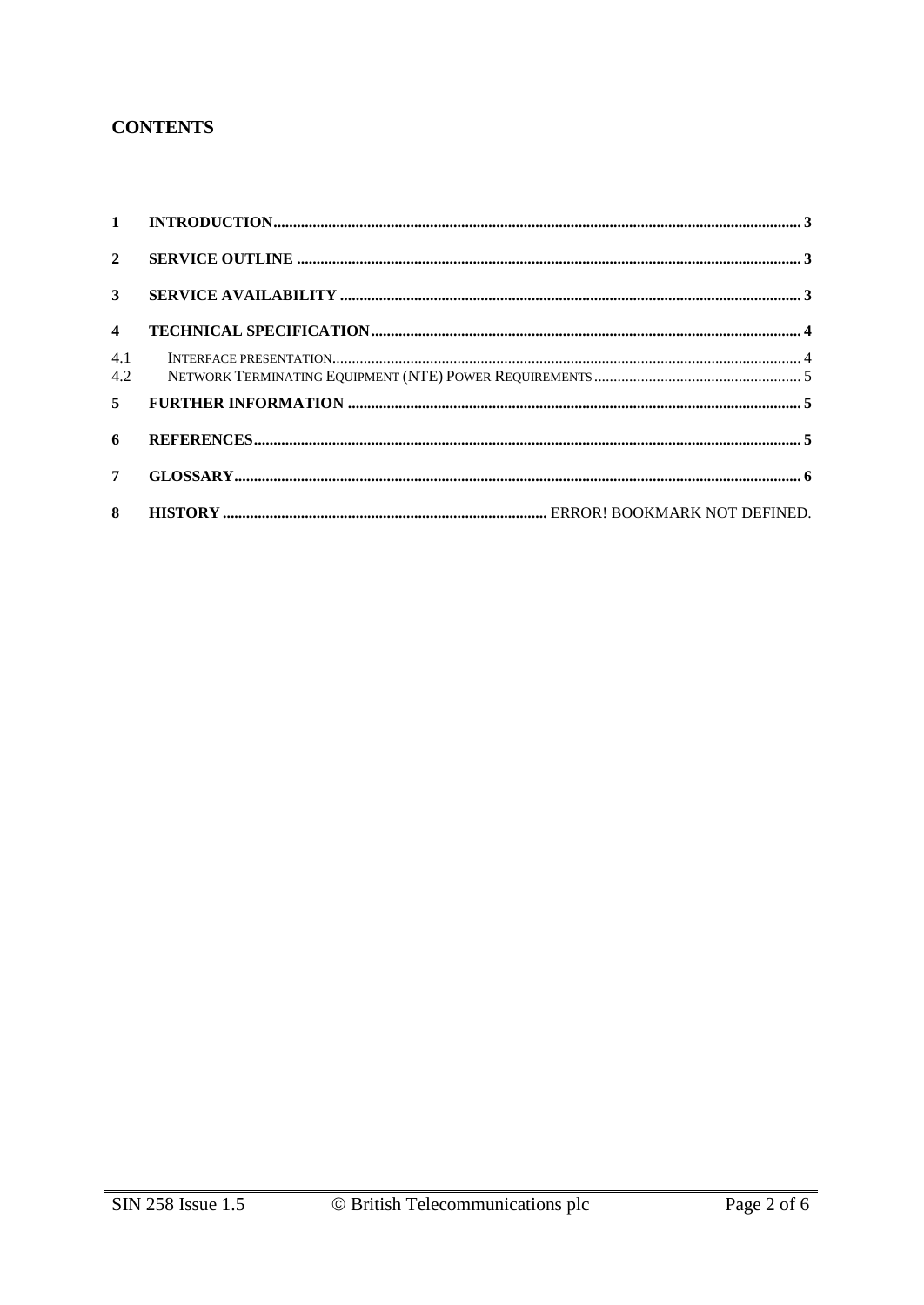#### **1 Introduction**

This Suppliers Information Note (SIN) describes the BT FacilityLine 1 service and provides technical information for terminal equipment manufacturers, suppliers and developers.

#### **2 Service outline**

The BT FacilityLine 1 service provides the transparent transport of Serial Digital Component Video (SDCV) at 270Mbit/s and conforms with ITU-R Recommendations BT  $601$ <sup>[1]</sup> and  $656$ <sup>[2]</sup>. It also carries digital audio and optional programme related signals as detailed in section 4 below.

Studio equipment based on the component ITU-R BT 601 signal standard offers an increase in quality compared with analogue composite PAL systems. The BT FacilityLine 1, 270Mbit/s service, therefore provides an increase in quality over the analogue composite PAL service. BT FacilityLine 1 allows the transfer between broadcasters and their facility houses of video material in the digital studio format, preserving the quality.

#### **3 Service availability**

FacilityLine 1 is no longer available for new supply.

The basic service provides a unidirectional digital 625 line 50 fields per second (or 525 line 60 fields per second) vision circuit operating at 270Mbit/s. The service is offered via a dedicated switch at the BT Tower London, and circuits are limited to nominally 30 km from that point. Circuits can be provided in both directions.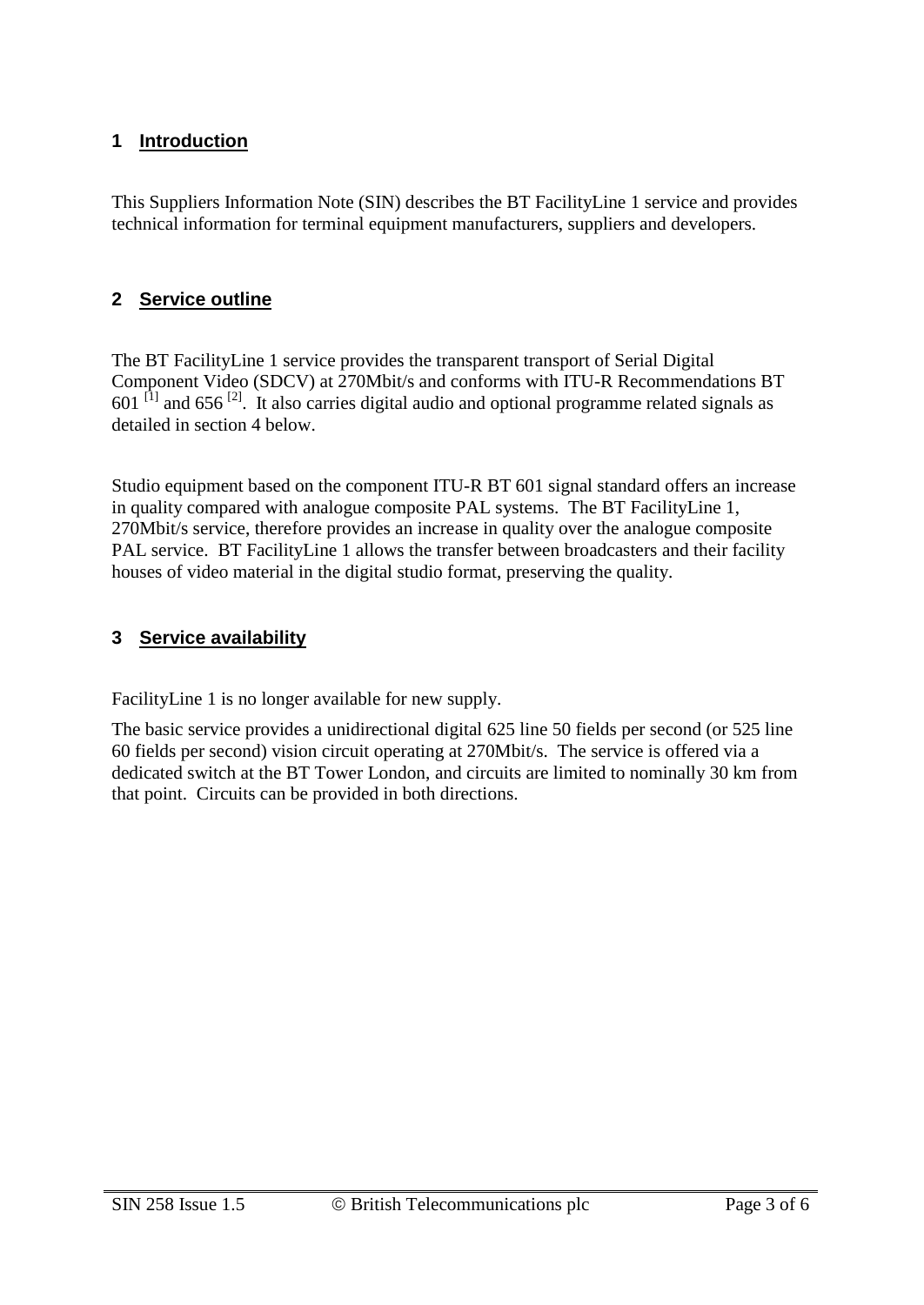## **4 Technical specification**

#### **4.1 Interface presentation**

The following interfaces are provided by the Network Terminating Equipment (NTE):

| <b>Interfaces at the NTE</b>                               | <b>Electrical presentation</b>                                                        | <b>Physical presentation</b>                                                 |  |
|------------------------------------------------------------|---------------------------------------------------------------------------------------|------------------------------------------------------------------------------|--|
| Video                                                      | 625/50 (or 525/60) SDCV<br>to ITU-R BT 601 and 656 at                                 | Customer connection - 75 ohm<br><b>BNC</b>                                   |  |
|                                                            | 270Mbit/s                                                                             | Test access - 75 ohm Musa U<br>link (industry standard coaxial<br>connector) |  |
| Audio - embedded                                           | As for video above                                                                    | Same connector as video above                                                |  |
| option                                                     | Embedded in the SDCV as<br>SMPTE 272M <sup>[3]</sup>                                  |                                                                              |  |
| Audio - separate AES<br>digital option                     | AES 3 1992 $[4]$<br>EBU tech 3250 <sup>[5]</sup>                                      | Customer connection - solder<br>tags                                         |  |
|                                                            | <b>Balanced 110 Ohms</b>                                                              | Test access - 2 by 4 mm U links                                              |  |
| Audio - separate<br>analogue option                        | Stereo circuit - 2 channels<br>Each channel is a balanced<br>pair with $Z = 600$ ohms | Customer connection - solder<br>tags<br>Test access - 2 by 4 mm U links      |  |
| Programme<br>co-ordination circuits<br>(CO-ORD) - optional | Balanced pair<br>$Z = 600 ohms$                                                       | Customer connection - solder<br>tags<br>Test access - 2 by 4 mm U links      |  |
| Longitudinal timecode<br>(LTC) - optional                  | Balanced pair<br>$Z = 600 ohms$                                                       | Customer connection - solder<br>tags<br>Test access - 2 by 4 mm U links      |  |
| Remote machine control<br>(RMC) - optional                 | <b>RS</b> 422                                                                         | Customer connection - solder<br>tags<br>Test access - 2 by 4 mm U links      |  |

Table 1

All circuits are presented at the NTE utilising a patch panel. This provides customer cable connections at the rear and removable U links at the front providing test access as described in Table 1.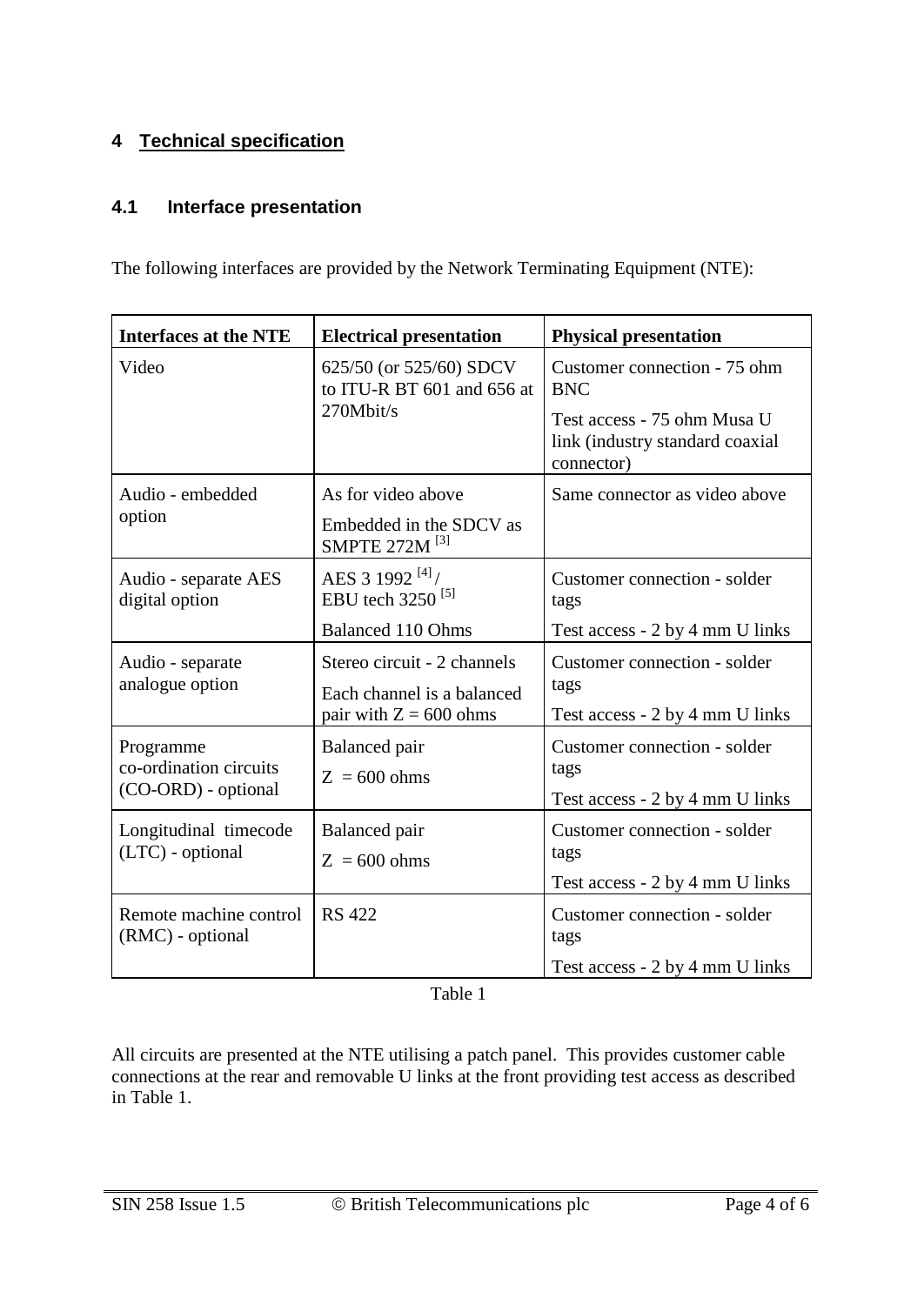All the audio options referred to in Table 1 can be made available simultaneously to the customer on an incoming circuit.

For an outgoing circuit the equipment is configured to suit the customer's audio requirements within one of the following options:

- All audio is embedded.
- All audio is separately presented. Each of the two channels may be independently chosen as either analogue or digital presentation.

# **4.2 Network Terminating Equipment (NTE) Power Requirements**

The following power requirement options are available for the NTE:

- For Standard installations the NTE is mains powered, and requires a customer supplied 240 V a.c. mains power source close to the installation.
- The NTE (power consumption 55 Watts) may be powered from a customer provided -48 V d.c. nominal supply. As power supplies can vary slightly in output voltage and characteristics, the NTE will function with customer provided power supplies which conform to the latest issue of British Telecom Network Requirements  $(BTNR)$  2511  $^{[6]}$ . Please consult BT regarding the availability of this option

*Customer provided power supplies for connection to this service shall conform with relevant safety standards.*

## **5 Further Information**

For further information please go to:<http://www.mediaandbroadcast.bt.com/contact-us/> If you have enquiries relating to this document then please email: [sinet.helpdesk@bt.com](mailto:sinet.helpdesk@bt.com)

## **6 References**

| $\lceil 1 \rceil$ | ITU-R BT 601        | Studio encoding parameters of digital television for standard 4:3<br>and wide-screen 16:9 aspect ratios.                                                               |      |
|-------------------|---------------------|------------------------------------------------------------------------------------------------------------------------------------------------------------------------|------|
| $[2]$             | <b>ITU-R BT 656</b> | Interfaces for digital component video signals in 525-line and<br>625-line television systems operating at the 4:2:2 level of<br>Recommendation ITU-R BT.601 (Part A). |      |
| $\lceil 3 \rceil$ | SMPTE 272M          | Formatting AES/EBU audio and auxiliary data into digital video<br>ancillary data space.                                                                                | 1994 |
| [4]               | AES <sub>3</sub>    | Serial transmission format for 2 channel linearly represented<br>digital audio data.                                                                                   | 1992 |